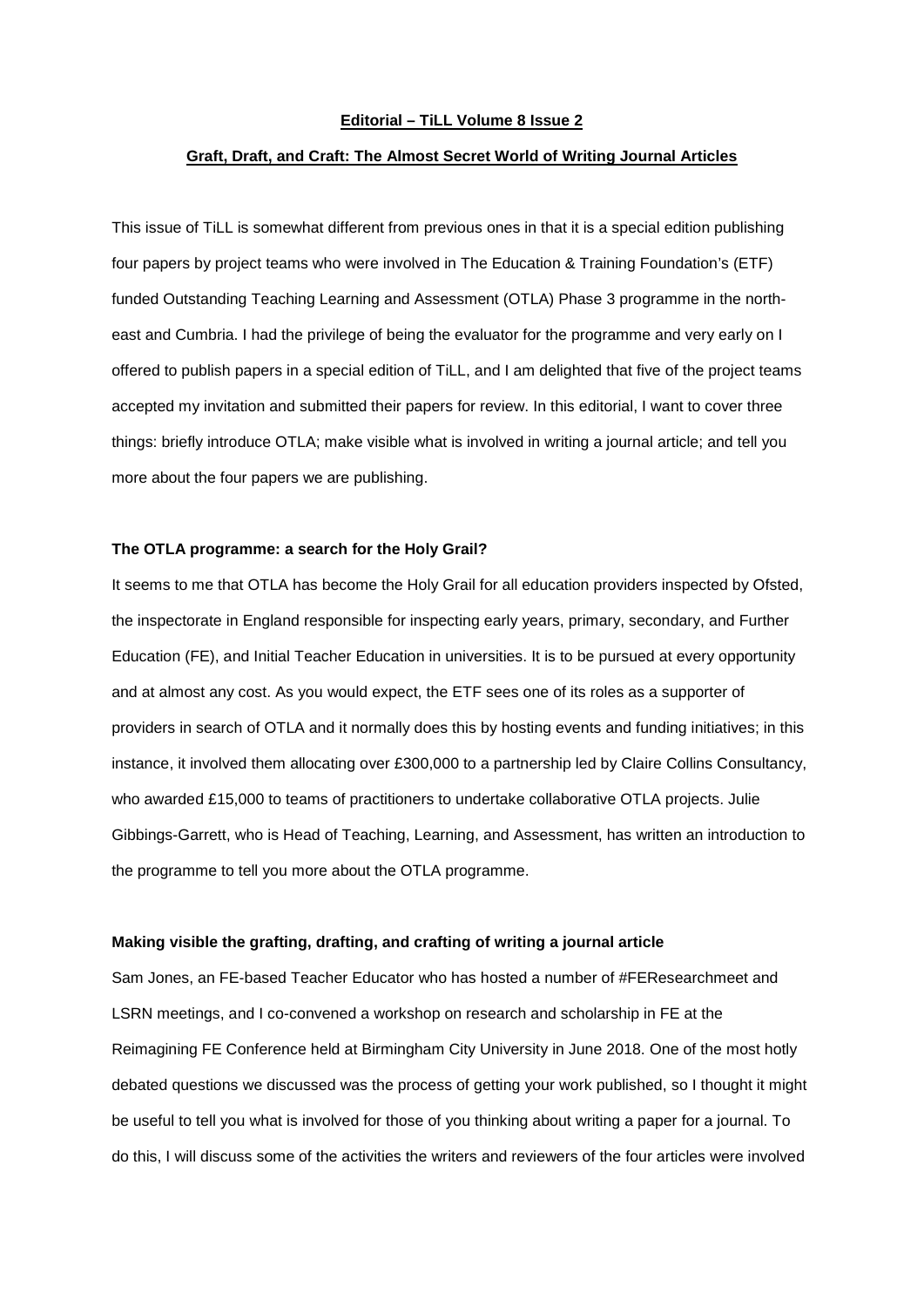in, and add to this some of my own experiences as a writer who is trying to get my work published. It seems to me there are five stages to getting your work published:

- 1. **Identifying your paper.** You need a piece of research that you have undertaken or a topic you wish to theoretically discuss as a basis for your paper. In this edition, the five papers that were submitted for review had all completed a piece of practitioner-research as part of the OTLA Phase 3 programme. TiLL and other journals will accept theoretical pieces too, though we are particularly keen to publish practitioner research.
- 2. **The graft, draft, and craft of writing a paper.** Doing your research requires particular knowledge, skills, and values, and writing it up requires another set of skills. Writing papers is a drafting and crafting process that is a product of your graft. All journals have conventions for presenting your paper and you should read them before you start writing, refer to them when you are writing, and as a last check before you submit your paper. The editor(s) – people like myself – will ask you to make any formatting corrections to your paper before they will publish it. In some ways, following the conventions for presenting your work is the easy bit; finding the time and energy to write is the hardest bit and requires self-sacrifice – it is the graft of writing. I was recently asked by a colleague how long it takes me to write a 7,500-word paper. My answer was about 12 days, which normally consist of the equivalent of about seven hours reading and/or writing per day. Almost all of my writing is done at weekends – normally four hours on a Saturday afternoon and three hours on a Sunday afternoon. At the start of the process, I spend most of my time reading about my topic to make sure I have the necessary background literature to support my line of argument. I make notes and perhaps sketch out my paper, though it will change as I begin to write. Even when I have started writing, I may return to a book or journal article to re-read it or may look for a new text to strengthen my writing. I reckon I need a day to proof read my work before I submit it to the reviewers and even then the reviewers spot things I have missed. When it is ready, I submit my paper for review. The four papers in this edition will have gone through a very similar process; the only difference being how much time each writer has spent on the grafting, drafting, and crafting of their paper.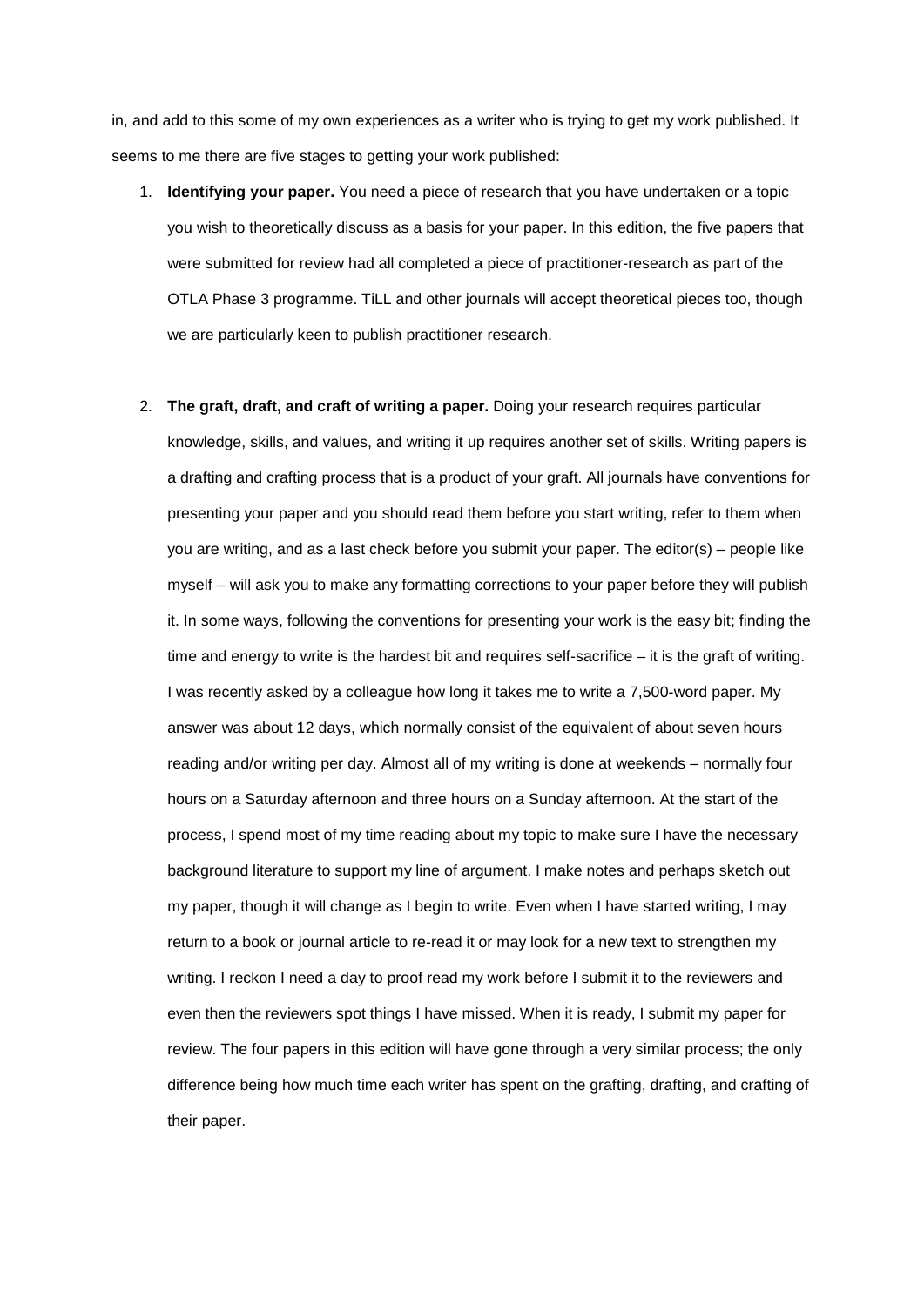- 3. **The review process.** This is perhaps the toughest stage of the process for a writer. You have invested time and emotion into writing up your research, often taking yourself away from those you love or what you love so you can write, and two reviewers will blind review your paper and tell you what they think of it and make a recommendation regarding publication. Most papers are reviewed twice. The first review gives you an indication of whether your paper might be accepted – revisions are normally required before publication – and feedback on how it might be improved. The second review makes a final decision regarding publication and may ask for further revisions to be made before your paper is published. Who are the reviewers? The editor normally chooses their reviewers based on the topic of the paper. They are normally very knowledgeable about the topic you are writing about and may have done research on it themselves. Reviewers are unpaid, though they will carefully read your paper and comment on it. The editor will send the reviewers' feedback to you – the TiLL reviews are normally completed in three to four weeks. Some of the TiLL reviewers will annotate your paper, too. The aspect of feedback you will be most concerned with initially will be the recommendation regarding publication. There are normally four or five possible recommendations: accept without revisions, which is highly unusual; accept with minor revisions; return for major revisions; reject but advise the author to submit their paper elsewhere; reject outright. It is very unusual for us to reject outright a paper, though TiLL does sometimes ask authors to make major revisions to their work before we will publish it. Now you have your feedback, you have to decide whether you are going to make those revisions or not. One of the authors who submitted a paper for this edition chose not to re-submit their paper for the second review. Editors are used to this and understand.
- 4. **More crafting.** Responding to feedback can be challenging because sometimes reviewers may not agree on what needs to be improved. This can be disorientating, though you have to accept it and make your own judgements and decisions about how you will respond to their comments. Recently I was disappointed with some feedback on a paper I had submitted for review. Once I had let my bruised ego have its say, I was able to look again at the feedback and actually found it really helpful as I edited and improved my paper. How long do revisions take to do? This depends on the comments your reviewers make, though I would normally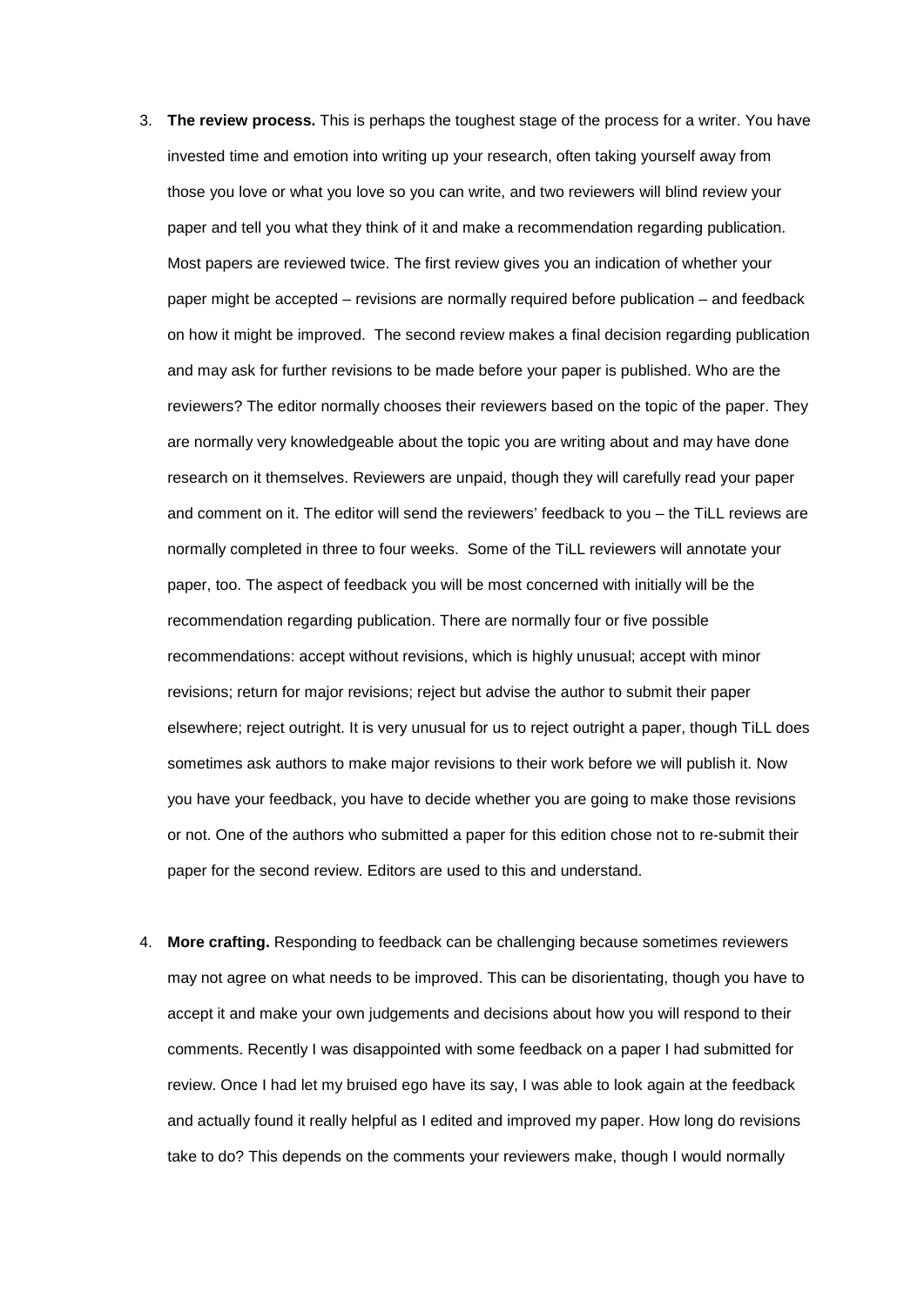plan on at least one day and probably two days of your time, i.e. up to 14 hours of further crafting of your work, before your paper will be ready to re-submit. We aim to provide feedback and a final decision regarding publication within three to four weeks of a paper being re-submitted. The four papers re-submitted for this edition of TiLL were all accepted for publication, though it is not unusual for us to say that a re-submitted paper needs some further work on it. Where possible, we give authors a final chance to make revisions and then include the paper in the next edition of TiLL.

5. **Proof reading, permissions, and publication.** Assuming your paper is accepted, the journal will then get your paper ready for publication. At TiLL, we have a team who get the journal ready and they proof read the papers, obtain permissions from the authors for publication, and then format the journal ready for publication. One of the things we spend most of our time doing is ensuring the papers model to TiLL's readership examples of how to write up in an appropriate format and voice research undertaken within Lifelong Learning. This final stage takes about four to six weeks to complete as emails go to and fro between authors, myself, the proof readers, and the University of Huddersfield Press who publish the journal.

A final thought about publication: I would encourage you to look to publish your work, where possible, in open access, online journals like TiLL. The reasons for this are moral and ethical. Recently, I wrote a blog post for the University Press about open access journals and my latest thinking has been shaped by hearing Professor Milena Dragićević Šešić, of the University of Arts, Belgrade, speak about how her own students could not access her articles because they were often published in subscription journals which her university could not afford. Open access journals are democratic in the sense that they are available to everyone, not just a selective few.

#### **Introducing the four papers in this issue**

These four practitioner research papers are all pieces of action research and reflect the diversity of the sector in a number of ways.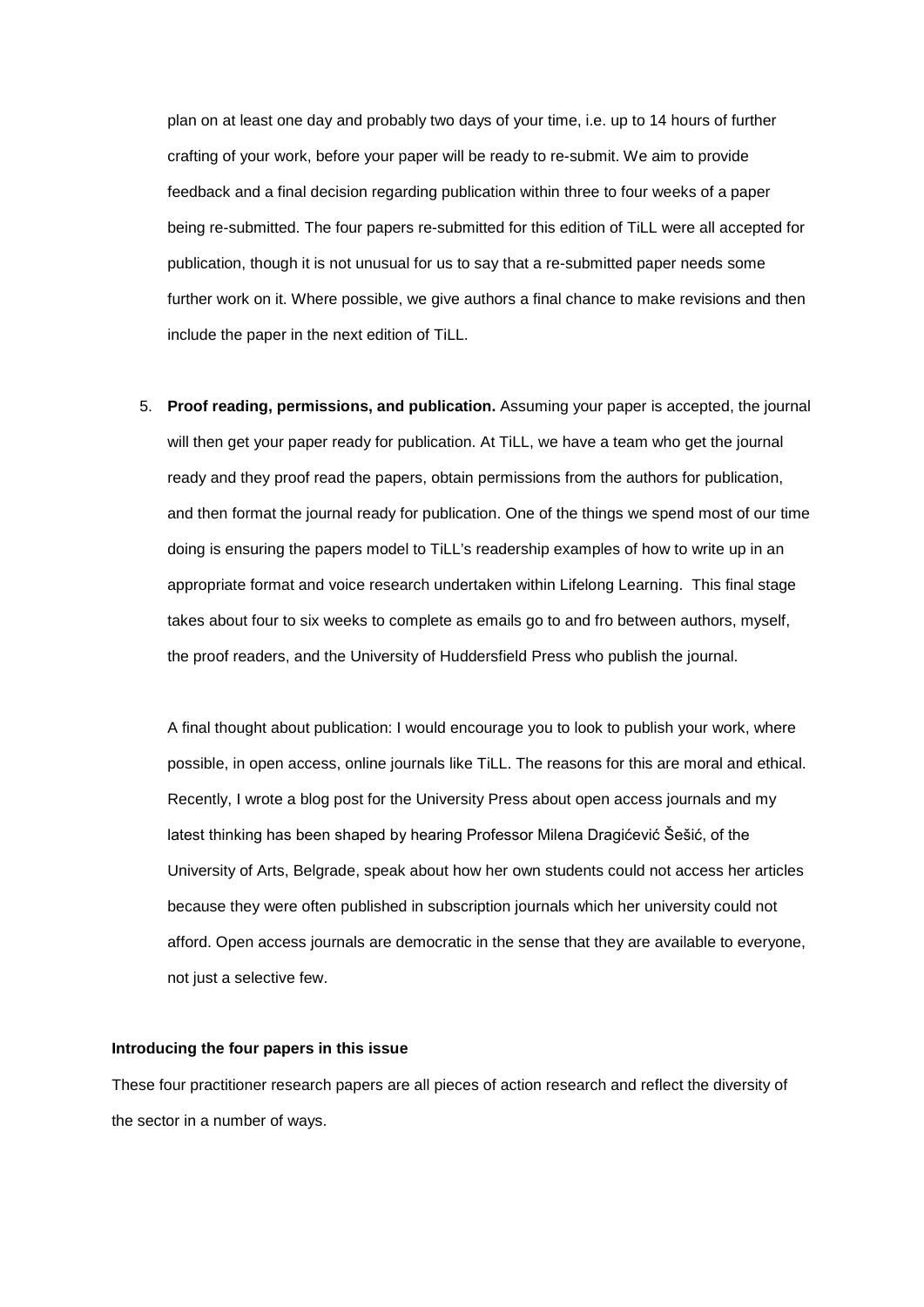Judith Hunter and Alex Brown's research was undertaken at a community-based learning provider for learners who have missed substantial periods of mainstream education. Their research sought to make changes to the existing initial and diagnostic assessment model as it was considered not to meet the needs of their learners, many of whom were vulnerable and lacked confidence. Their work re-imagined initial and diagnostic assessment with the aim of growing the learners' mindsets at the same time. The paper highlights the tension between meeting the needs of your learners and the requirements and inflexibility of a funding agency.

Elaine Mattinson's research was undertaken in an FE college. Her paper looks at what happens when you induct vocational trainee teachers into the role of teacher as researcher and how they learned to become action researchers and research their own practice. What was significant is the account of the shift in identity of these vocational tutors as they realise that they can do research and how this supports their becoming a teacher. Significantly, Elaine reflexively discusses her own professional learning arising from conducting the research. You may notice that the name of Elaine's college is not included anywhere on the paper. This was a specific respect made by her college and a condition of publication and we respect that request for anonymity.

Cath McPartland's research was also undertaken within an FE college and looks at how tutors and student support assistants/learning support assistants can more effectively work together to provide learner self-assessment address an important aspect of teaching, learning, and assessment that supports some of the most vulnerable learners. Significantly, this piece of research has resulted in practitioners better understanding their practice, working more effectively together, and making changes at an organisational level to the ways student support operates; it has illuminated an almost secret pedagogy of student support.

The final paper is by Vicky Meaby and was undertaken in a local authority setting. This paper explores how to empower teaching and learning communities to effectively promote equality and celebrate diversity by establishing professional learning communities. The paper suggests significant progress was made into championing and modelling equality and diversity practices for learners and plans for further work have been identified.